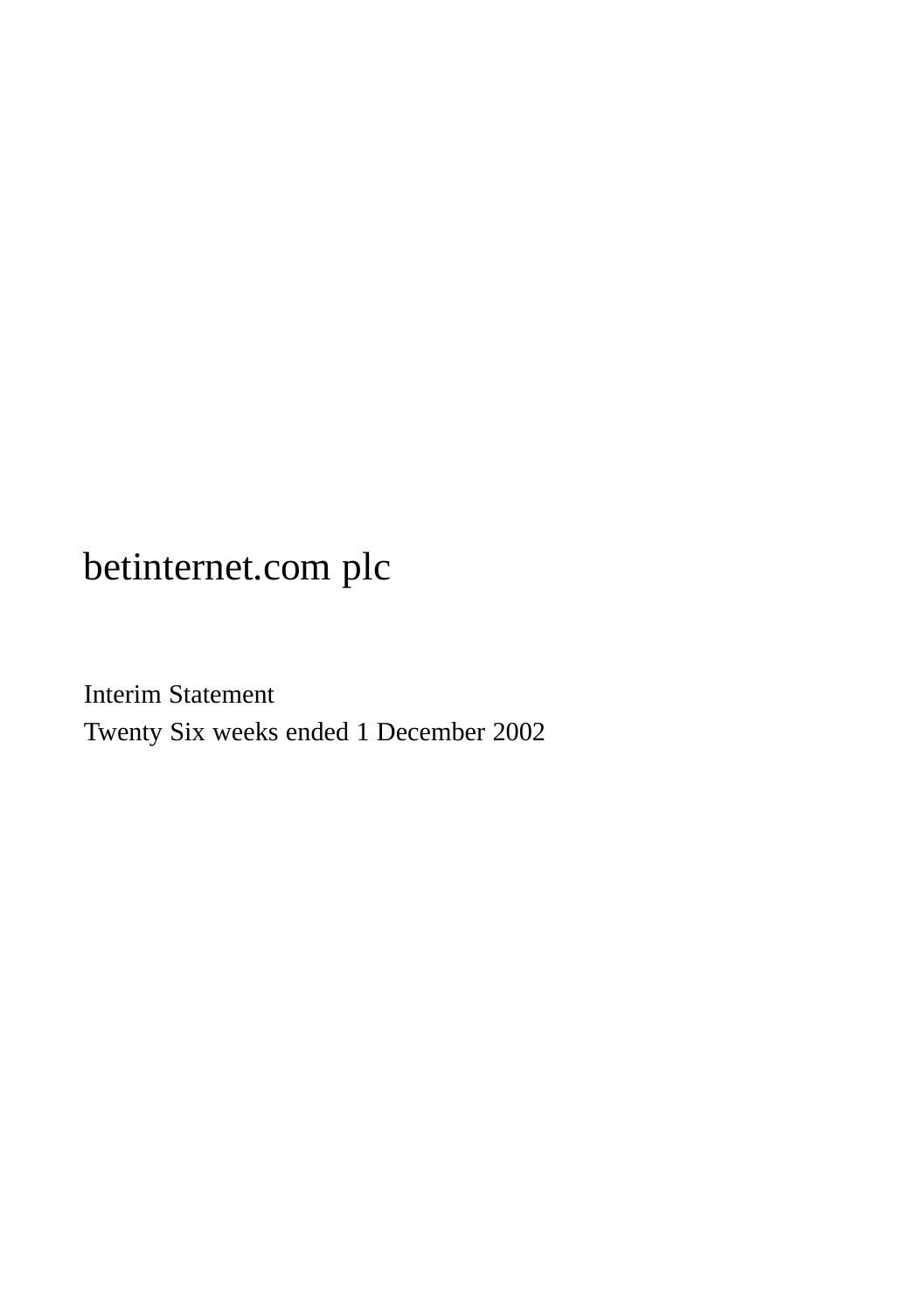## INTERIM RESULTS FOR THE 26 WEEKS ENDED 1 DECEMBER 2002

| <b>CONTENTS</b>                              | PAGE |
|----------------------------------------------|------|
| Highlights                                   | 1    |
| Chairman's Statement                         | 2    |
| <b>Operating Review</b>                      | 2    |
| <b>Consolidated Profit and Loss Accounts</b> | 4    |
| <b>Consolidated Balance Sheets</b>           | 5    |
| <b>Consolidated Cash Flow Statements</b>     | 6    |
| Notes to the Interim Statement               | 7    |
| <b>Independent Review Report</b>             | 9    |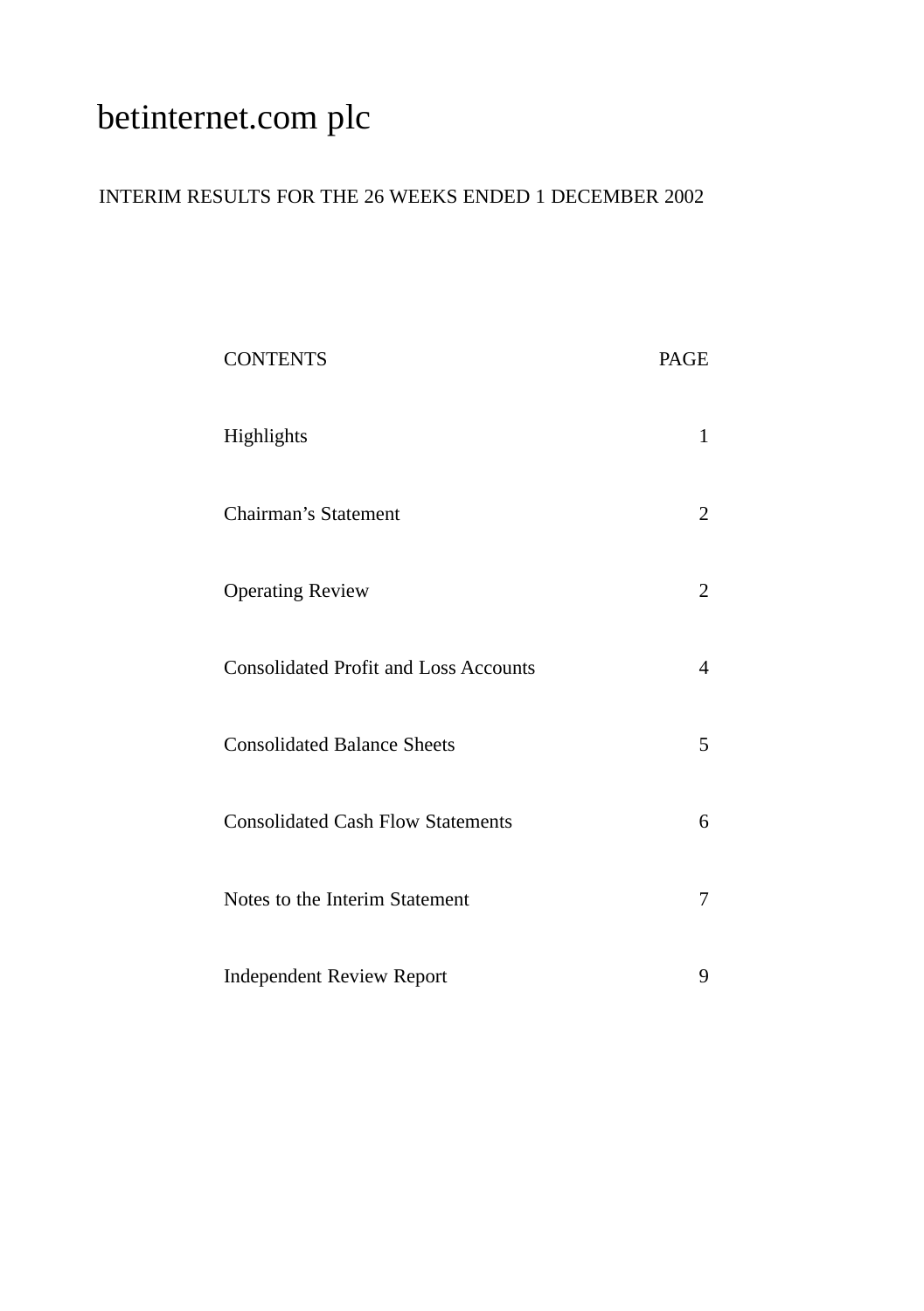## **HIGHLIGHTS**

- Group operating profit £9,000 (2001: £399,000 loss)
- Gross profit  $£1.92m (2001: £1.55m) an increase of 23.9%.$
- Internet betting turnover £20.75m (2001: £14.01m) an increase of 48.1%.
- Internet betting margin, after duty, 7.0% (2001: 7.1%)
- Customer accounts at period end  $33,944$  (2001: 14,989) an increase of 126.5%.
- Basic and diluted loss per share 0.12p (2001: 0.76p)
- Period-end cash £1.64m.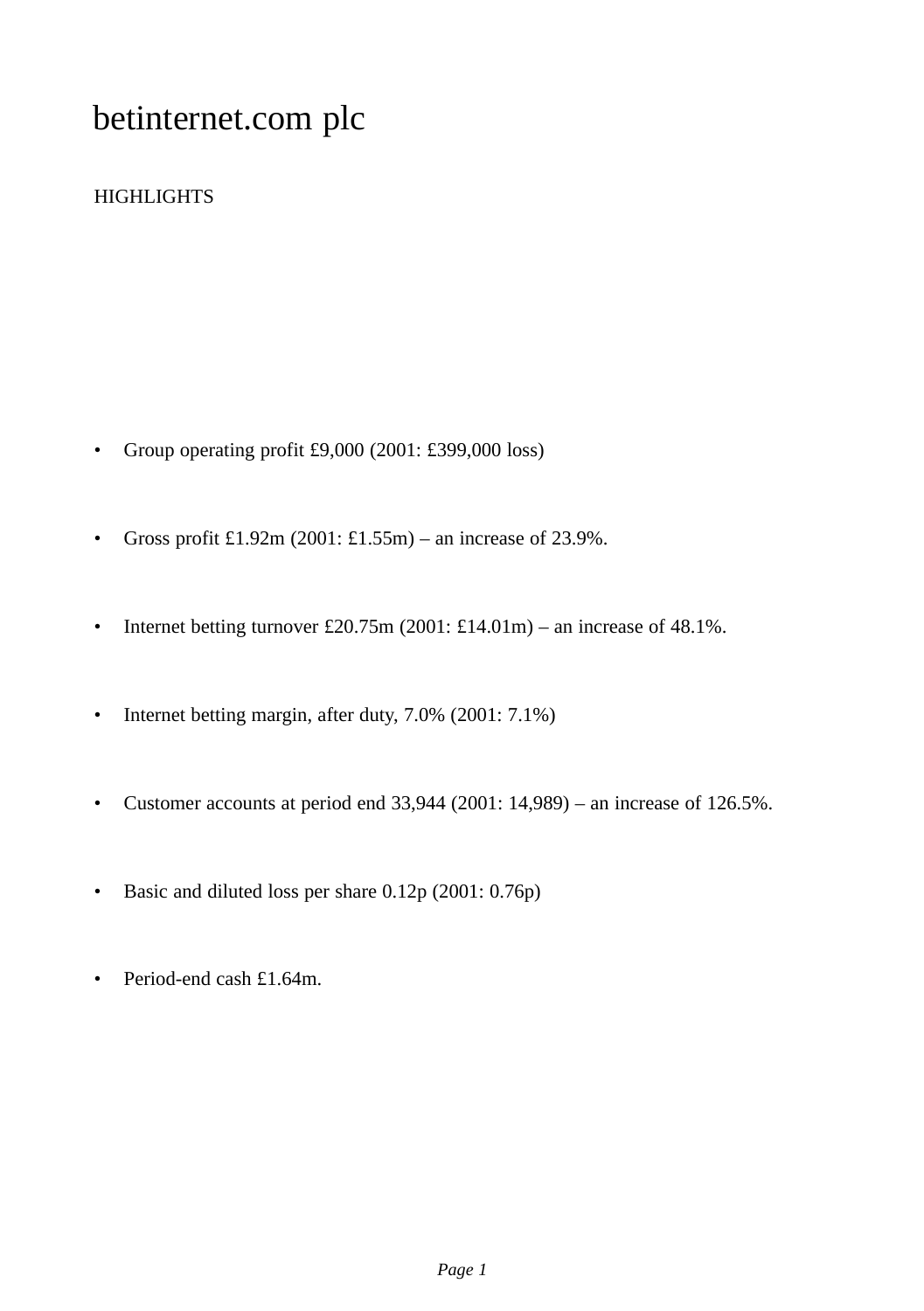## CHAIRMAN'S STATEMENT

It is good to be able to make my first comments as Chairman with positive news.

The Company is now cash flow positive in its core business for the first time in its history and all the key ratios are promising. Internet betting continues to grow strongly and the mix and depth of our business is improving satisfactorily. The sportsbook, the core of the business, is tightly managed and customer volumes are strong. Cash balances have risen and are very comfortable.

The Company is now in a position to make acquisitions and I intend to champion this process actively. The substantial investment in Euro Off-Track, both in time and in money, may, at last, be about to bear fruit, with many prospective pari- mutuel deals in the pipeline.

As we have always erred on the side of caution, we are not burdened by US regulatory issues as are some of our competitors. I am hopeful that for the full year to May 2003 we will make our first net profit as a Company and be very positively positioned for the following period. As a result I have every confidence that we will go from strength to strength.

James Mellon, Chairman 3 February 2003

### OPERATING REVIEW

### **Overview of the results**

During the last six months betinternet has passed a significant milestone with the accomplishment of its first profit from its core sportsbook operation.

Turnover of £24.44m, including the group's share of joint ventures, showed continued growth compared to the previous interim period  $(\text{\pounds}22.68m)$ . The internet betting and pari-mutuel operations now account for 85% of turnover, following the strategic switch away from telephone betting that has taken place during the last year.

betinternet's customer numbers have continued to grow, giving rise to total customer accounts of 33,944 at the period end.

Gross profit has risen from £1.55m in 2001 to £1.92m in the latest period. Furthermore, betinternet has continued to benefit from stable transaction costs as a result of its excellent banking relationships and monitoring procedures. It has also actively continued to control administrative costs enabling the increase in turnover to achieve the business' first operational profit.

### **Regulation**

Although regulatory uncertainty continues in a number of markets, including parts of Asia, betinternet has been largely unaffected by this and the Company's largest individual market continues to be the Far East. Indeed, substantial increases in customers in Singapore mean that the Far East region continues to be the fastest area of growth.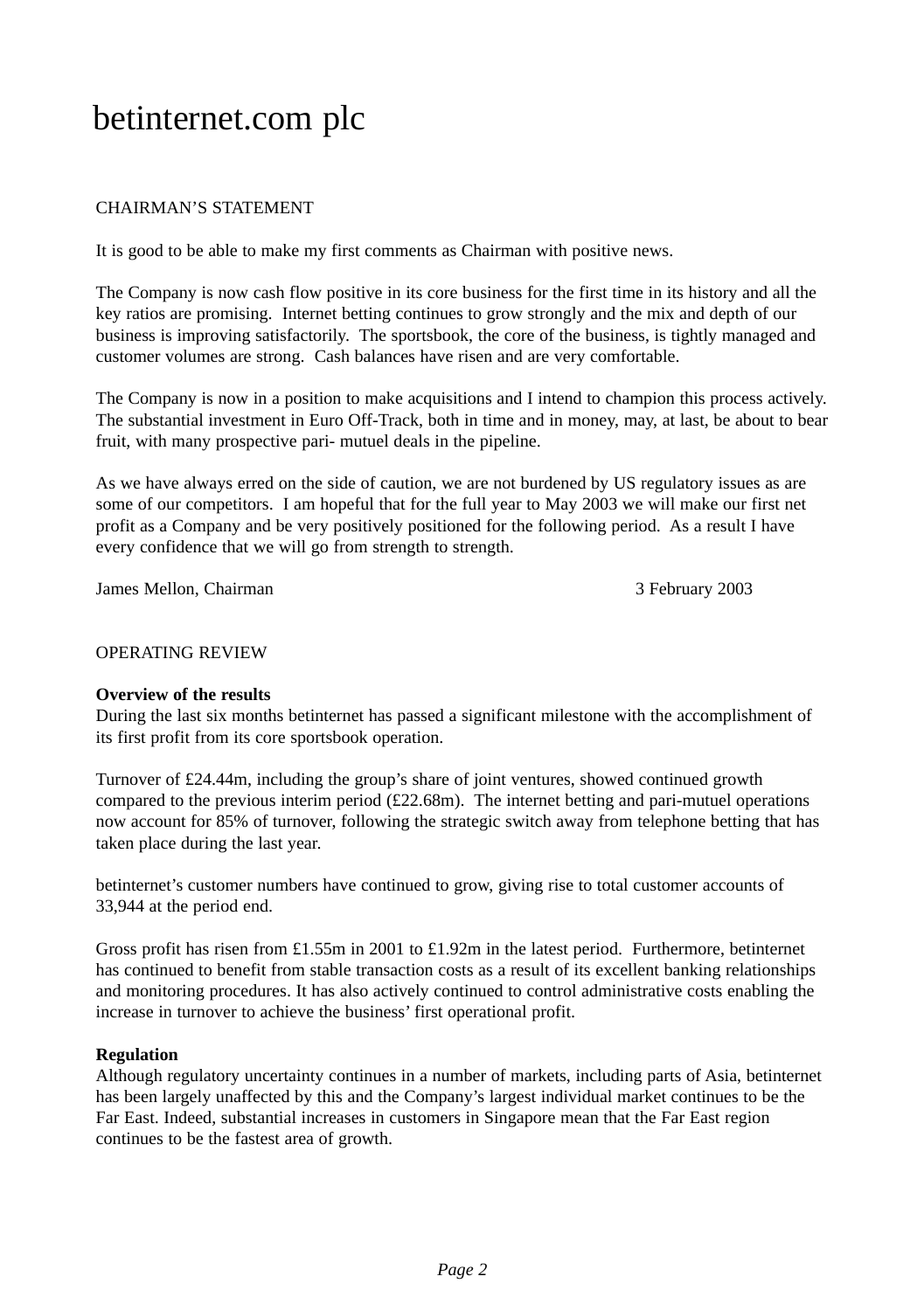## **Review of Operations**

### • Fixed Odds

### (a) Internet

The continuing growth of the internet wagering operation has given rise to a small, but nonetheless most welcome profit. Having seen customer numbers rise quite steeply during the World Cup in June 2002, betinternet has successfully managed to retain many of these customers as regular account users. The continuing and significant investment in IT infrastructure has resulted in the Company's ability to readily handle several times the existing average daily volume of bets and is part of building for the future of the business.

### (b) Telephone

The Company's strategy of continuing to provide a 'first-class' service to a selected number of customers continues to reap benefits, with a more than satisfactory margin of 12.7% during the period (2001: 6.3%). Accordingly, betinternet intends to continue to run this operation at its current level of activity.

### • Pari-Mutuel

During the period of these results the partnership with US Off-Track Inc. (Euro Off-Track), although continuing to absorb cash, has developed further, providing a number of potential opportunities which are actively being pursued. These include initiatives to develop pool wagering by way of commingling on a global basis.

A number of joint venture opportunities are currently being considered and, although these discussions are still at an early stage, the Board is cautiously optimistic of its ability to achieve profitability in the short-term. Indeed, the Company anticipates that it will shortly start to receive contributions from at least two B2B relationships.

Subsequent to the period end, the Company has re-negotiated its Joint-Venture agreement with its partner, US Off-Track Inc., to provide that the costs of this 'start-up' operation will in future be shared equally. Operating costs have also been reduced by securing contributions to the broadcast costs from the Irish Greyhound Board and Gaming Insight Plc. In addition, a 'soft launch' of the Irish greyhound content into the USA has been undertaken. The results of this have been encouraging and a full launch is planned for late February/early March.

The number of tracks into which we are able to commingle wagers has grown from 54 when we last reported in November 2002 to 74 now.

## **The Future**

In addition to the organic growth that has delivered profitability for its sportsbook, the Company is also considering several options that would enable it to expand by way of acquisition.

Since the announcement of the preliminary results in November 2002, and as previously signalled, the Board has separated the roles of Chairman and Managing Director, and accordingly Jim Mellon was appointed Chairman with effect from 1 January 2003. This is part of the Board's continuing desire to ensure it has the widest range of skills available to enable it to successfully grow the business.

The Company's ambition, to establish itself as a respected, integrated, global e-gaming company, is undiminished and the Board is pleased with the continuing solid progress that betinternet is making.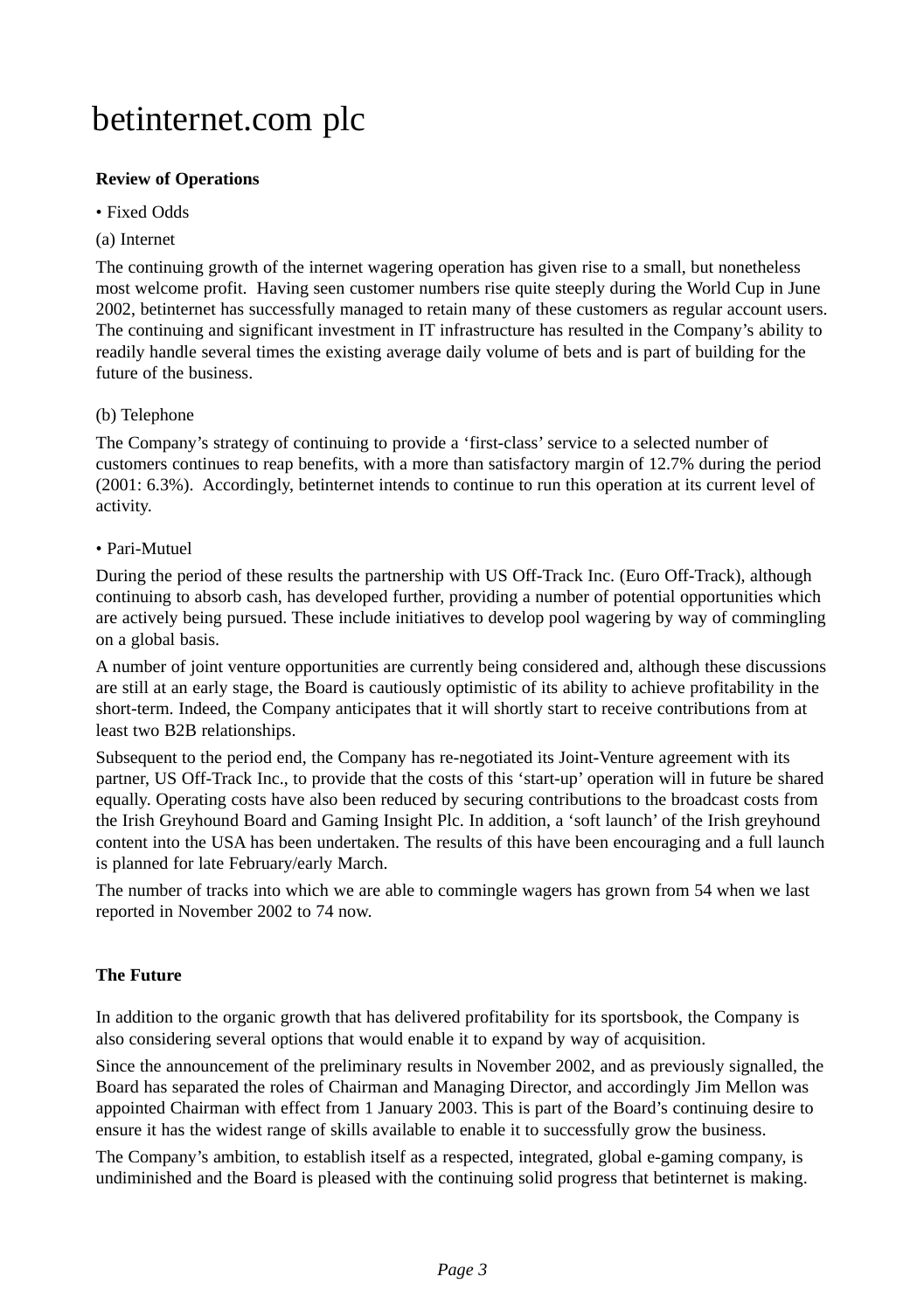## CONSOLIDATED PROFIT AND LOSS ACCOUNTS

|                                                                      |                | 26 Weeks to |             | Six Months to |
|----------------------------------------------------------------------|----------------|-------------|-------------|---------------|
|                                                                      |                | 1 December  | Year Ended  | 30 November   |
|                                                                      |                | 2002        | 31 May 2002 | 2001          |
|                                                                      |                | £'000       | £'000       | £'000         |
|                                                                      | <b>Notes</b>   | Unaudited   | Audited     | Unaudited     |
| Turnover including share of joint venture<br>Betting stakes received | 1              |             |             |               |
| Internet                                                             |                | 20,751      | 38,673      | 14,005        |
| Telephone                                                            |                | 3,690       | 13,953      | 8,671         |
| Pari-Mutuel                                                          |                | 314         | 385         | 10            |
|                                                                      |                | 24,755      | 53,011      | 22,686        |
| Less share of joint venture                                          |                | (314)       | (385)       | (10)          |
|                                                                      |                |             |             |               |
| Total group turnover                                                 | $\mathbf{1}$   | 24,441      | 52,626      | 22,676        |
| <b>Cost of sales</b>                                                 |                |             |             |               |
| Winnings paid and bets laid off                                      |                | (22, 487)   | (49,627)    | (21,037)      |
| Betting duty paid                                                    |                | (32)        | (131)       | (88)          |
| <b>Gross profit</b>                                                  | 1              | 1,922       | 2,868       | 1,551         |
| Administration expenses                                              |                | (1, 913)    | (4,560)     | (1,950)       |
| Gross operating profit/(loss)                                        |                | 9           | (1,692)     | (399)         |
| Share of loss in joint venture                                       |                | (148)       | (306)       | (43)          |
| Total operating loss including share of joint venture                |                | (139)       | (1,998)     | (442)         |
| Interest receivable and similar income                               |                | 4           | 17          | 9             |
| Interest payable and similar charges                                 |                |             | (3)         | (163)         |
| Loss on ordinary activities before                                   |                |             |             |               |
| and after taxation and retained loss<br>for the period               | $\overline{c}$ | (135)       | (1,984)     | (596)         |
|                                                                      |                |             |             |               |
| Basic and diluted loss per share (pence)                             | 3              | (0.12)      | (2.33)      | (0.76)        |

The directors consider that all results derive from continuing operations for both the current period and for the year ended 31 May 2002. A statement of total recognised gains and losses is not required as there were no recognised gains and losses other than the loss for the current period. This was also the case for the previous periods shown.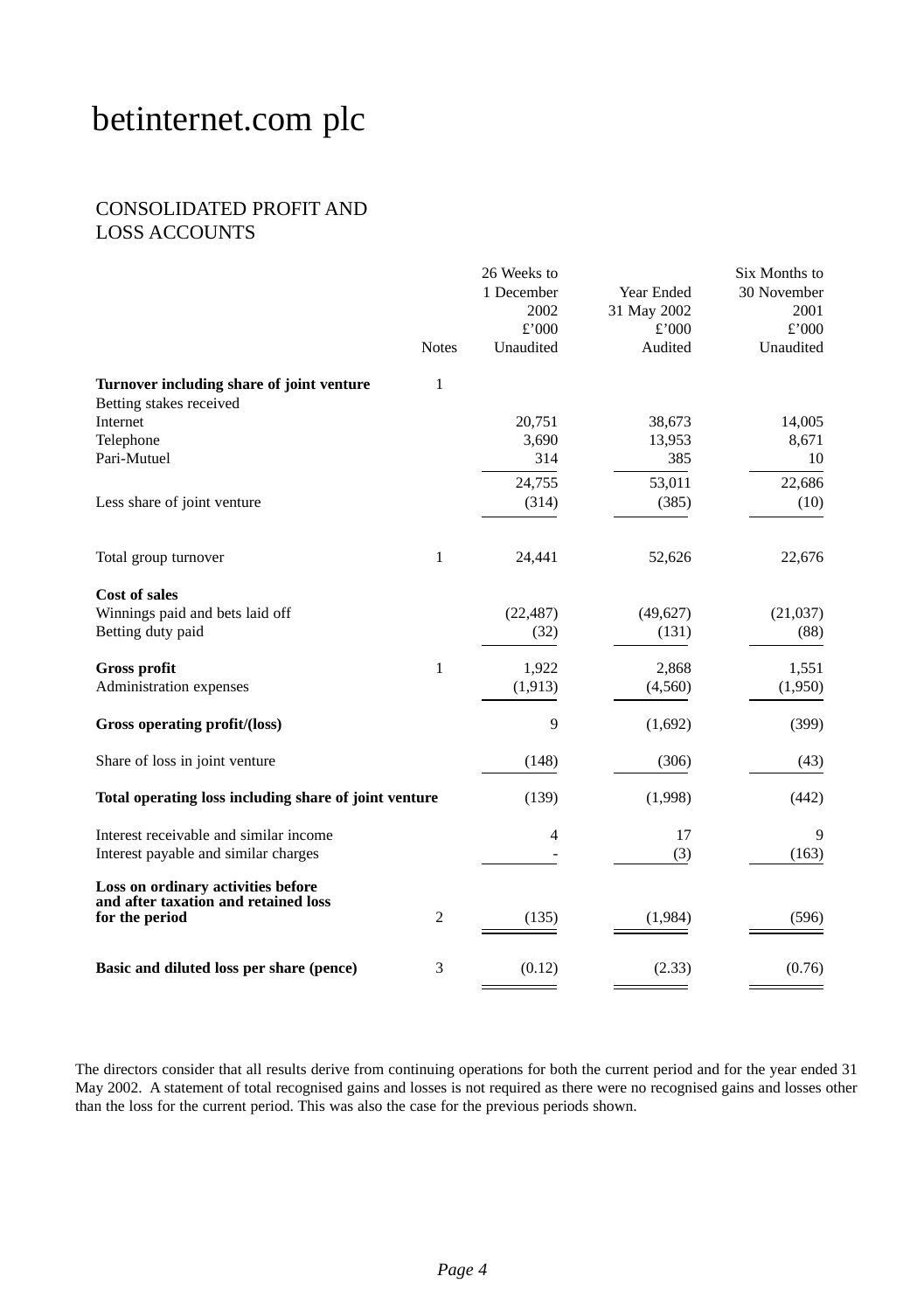## CONSOLIDATED BALANCE SHEETS

|                                                           | 1 December<br>2002<br>£'000 | 31 May<br>2002<br>£'000 | 30 November<br>2001<br>£'000 |
|-----------------------------------------------------------|-----------------------------|-------------------------|------------------------------|
|                                                           | Unaudited                   | Audited                 | Unaudited                    |
| <b>FIXED ASSETS</b>                                       |                             |                         |                              |
| Intangible assets                                         | 389                         | 498                     | 476                          |
| Tangible assets                                           | 428                         | 480                     | 244                          |
| Investments in joint ventures                             |                             |                         |                              |
| - share of gross assets                                   |                             |                         | 269                          |
| - share of gross liabilities<br>Investments in associates |                             |                         | (312)<br>112                 |
|                                                           |                             |                         |                              |
|                                                           | 817                         | 978                     | 789                          |
|                                                           |                             |                         |                              |
| <b>CURRENT ASSETS</b>                                     |                             |                         |                              |
| <b>Debtors</b><br>Cash at bank and in hand                | 1,042                       | 823                     | 978<br>973                   |
|                                                           | 1,645                       | 1,850                   |                              |
|                                                           | 2,687                       | 2,673                   | 1,951                        |
| <b>CURRENT LIABILITIES</b>                                |                             |                         |                              |
| amounts falling due within one year                       | (1,506)                     | (2, 463)                | (2,594)                      |
| NET CURRENT ASSETS/(LIABILITIES)                          | 1,181                       | 210                     | (643)                        |
| PROVISION FOR LIABILITIES AND CHARGES                     |                             |                         |                              |
| <b>Investments in joint ventures</b>                      |                             |                         |                              |
| -share of gross assets                                    | 86                          | 86                      |                              |
| -share of gross liabilities                               | (539)                       | (391)                   |                              |
| <b>NET ASSETS</b>                                         | 1,545                       | 883                     | 146                          |
|                                                           |                             |                         |                              |
| <b>CAPITAL AND RESERVES</b>                               |                             |                         |                              |
| Called up share capital                                   | 1,087                       | 1,007                   | 783                          |
| Share premium                                             | 6,237                       | 5,520                   | 3,618                        |
| Profit and loss account                                   | (5,779)                     | (5,644)                 | (4,255)                      |
|                                                           |                             |                         |                              |
| <b>EQUITY SHAREHOLDERS' FUNDS</b>                         | 1,545                       | 883                     | 146                          |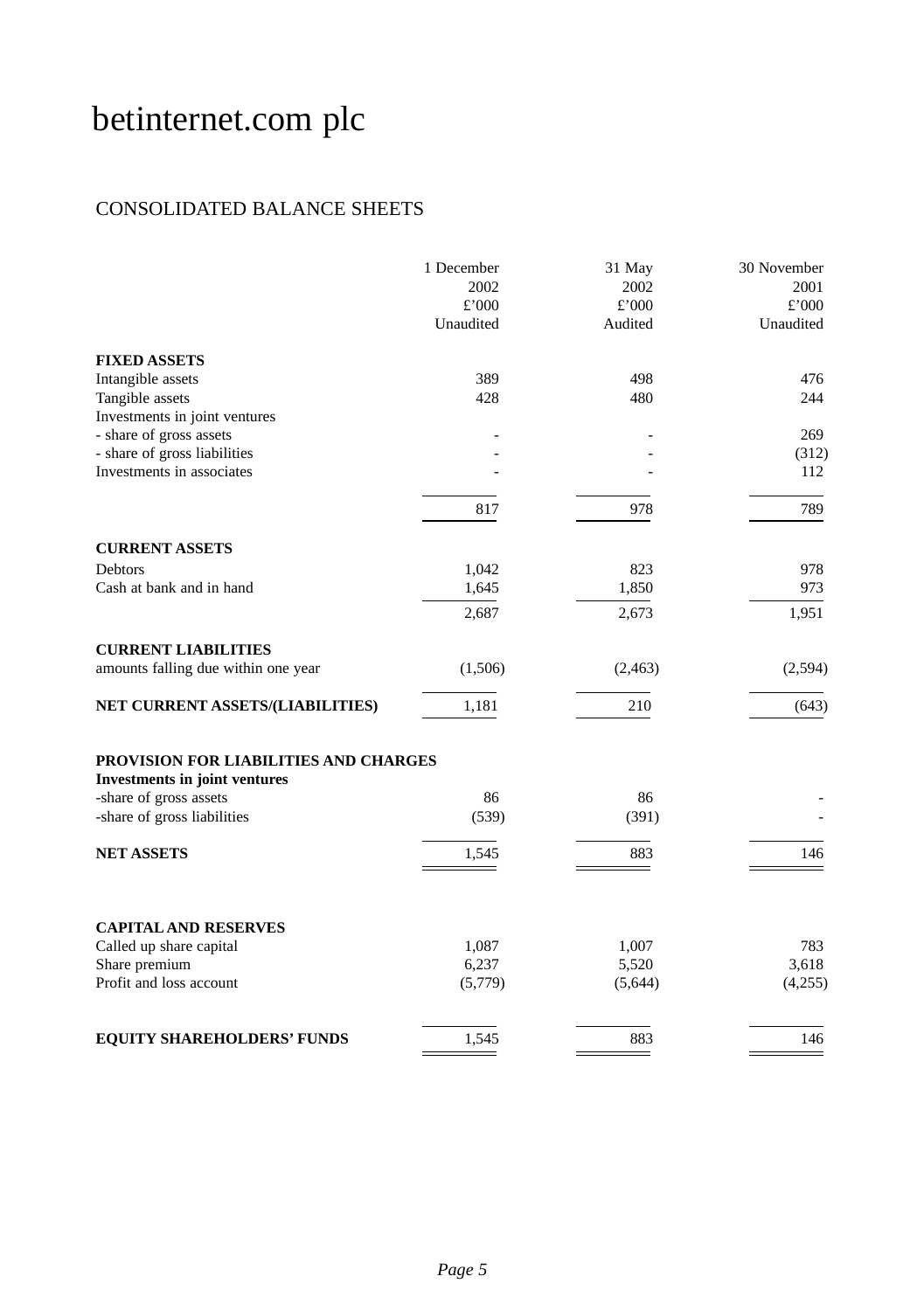## CONSOLIDATED CASH FLOW STATEMENTS

|                                                                    | <b>Notes</b> | 26 weeks to<br>1 December<br>2002<br>£ 000<br>Unaudited | Year Ended<br>31 May<br>2002<br>£ 000<br>Audited | Six months to<br>30 November<br>2001<br>£000<br>Unaudited |
|--------------------------------------------------------------------|--------------|---------------------------------------------------------|--------------------------------------------------|-----------------------------------------------------------|
| Net cash outflow from operating activities                         | 4            | (513)                                                   | (811)                                            | (155)                                                     |
| Returns on investments and servicing of finance                    | 5            | 4                                                       | 15                                               | (154)                                                     |
| Capital expenditure and financial investment                       | 5            | (127)                                                   | (771)                                            | (287)                                                     |
| Cash outflow before use of liquid resources and financing          |              | (636)                                                   | (1, 567)                                         | (596)                                                     |
| Financing                                                          | 5            | 447                                                     | 2,476                                            | 521                                                       |
| (Decrease)/Increase in cash in the period                          |              | (189)                                                   | 909                                              | (75)                                                      |
| <b>RECONCILIATION OF NET CASH</b><br>FLOW TO MOVEMENT IN NET FUNDS |              |                                                         |                                                  |                                                           |
| Opening net funds                                                  |              | 1,484                                                   | 925                                              | 925                                                       |
| (Decrease)/Increase in cash in the period                          |              | (189)                                                   | 909                                              | (75)                                                      |
| Movement in borrowings                                             |              | 350                                                     | (350)                                            |                                                           |
| Closing net funds                                                  |              | 1,645                                                   | 1,484                                            | 850                                                       |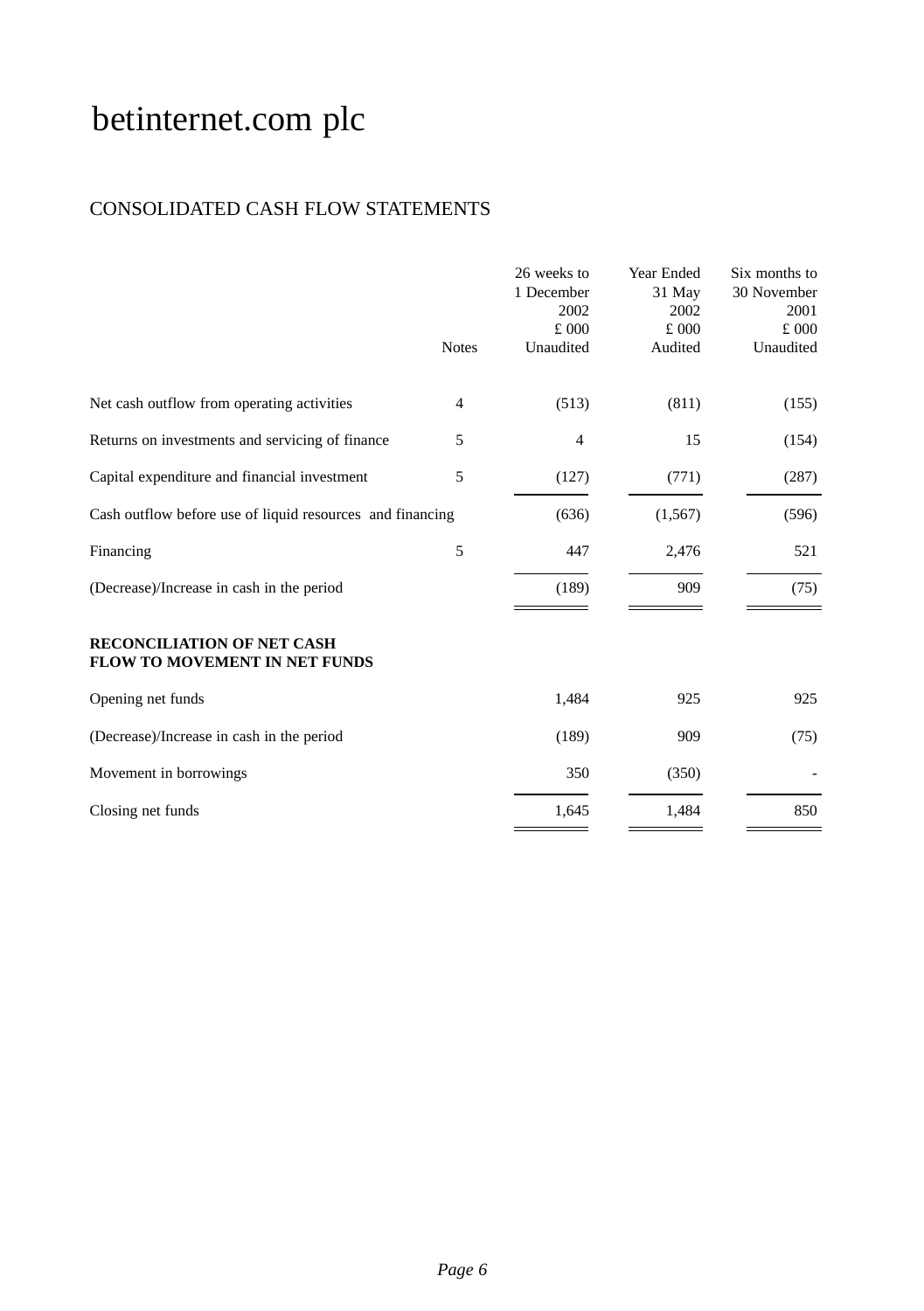### NOTES TO THE INTERIM STATEMENT

### 1. SEGMENTAL ANALYSIS

| 26 weeks to 1 December 2002                                                     | Telephone<br>£000        | Internet<br>£000           | Total<br>£000              |
|---------------------------------------------------------------------------------|--------------------------|----------------------------|----------------------------|
| Betting stakes received<br>Winnings paid and bets laid off                      | 3,690<br>(3,213)         | 20,751<br>(19,274)         | 24,441<br>(22, 487)        |
| Betting duty paid                                                               | (8)                      | (24)                       | (32)                       |
| Gross profit                                                                    | 469                      | 1,453                      | 1,922                      |
| Margin                                                                          | 12.7%                    | 7.0%                       | 7.9%                       |
| Six months to 30 November 2001                                                  | Telephone<br>£'000s      | Internet<br>£'000s         | Total<br>£'000s            |
| Betting stakes received<br>Winnings paid and bets laid off<br>Betting duty paid | 8,671<br>(8,098)<br>(27) | 14,005<br>(12,939)<br>(61) | 22,676<br>(21,037)<br>(88) |
| Gross profit                                                                    | 546                      | 1,005                      | 1,551                      |
| Margin                                                                          | 6.3%                     | 7.1%                       | 6.8%                       |

#### 2. TAXATION

No provision for tax is required due to the availability of losses brought forward.

#### 3. LOSS PER SHARE

The earnings per share calculation is based upon the loss for the period after taxation and the weighted average number of shares in issue throughout the period.

Calculation of loss per share is based on losses of £135,000 (2001: £596,000) and the weighted average number of ordinary shares being the equivalent of 108,295,723 (2001: 78,702,702) ordinary 1p shares.

The diluted loss per share is the same as the basic loss per share as the adjustment to assume conversion of dilutive ordinary shares would decrease the loss per share.

### 4. RECONCILIATION OF OPERATING LOSS TO NET CASH OUTFLOW FROM OPERATING ACTIVITIES

|                                            | 26 weeks to<br>1 December 2002<br>£000 | Year Ended<br>31 May 2002<br>£000 | Six months to<br>30 November 2001<br>£000 |
|--------------------------------------------|----------------------------------------|-----------------------------------|-------------------------------------------|
|                                            | Unaudited                              | Audited                           | Unaudited                                 |
| Operating profit/(loss)                    | 9                                      | (1,692)                           | (399)                                     |
| Depreciation and amortisation charges      | 287                                    | 397                               | 172                                       |
| Write (back)/down of associate             |                                        | (47)                              | 6                                         |
| (Increase)/Decrease in debtors             | (219)                                  | 11                                | (144)                                     |
| (Decrease)/Increase in creditors           | (590)                                  | 520                               | 210                                       |
| Net cash outflow from operating activities | (513)                                  | (811)                             | (155)                                     |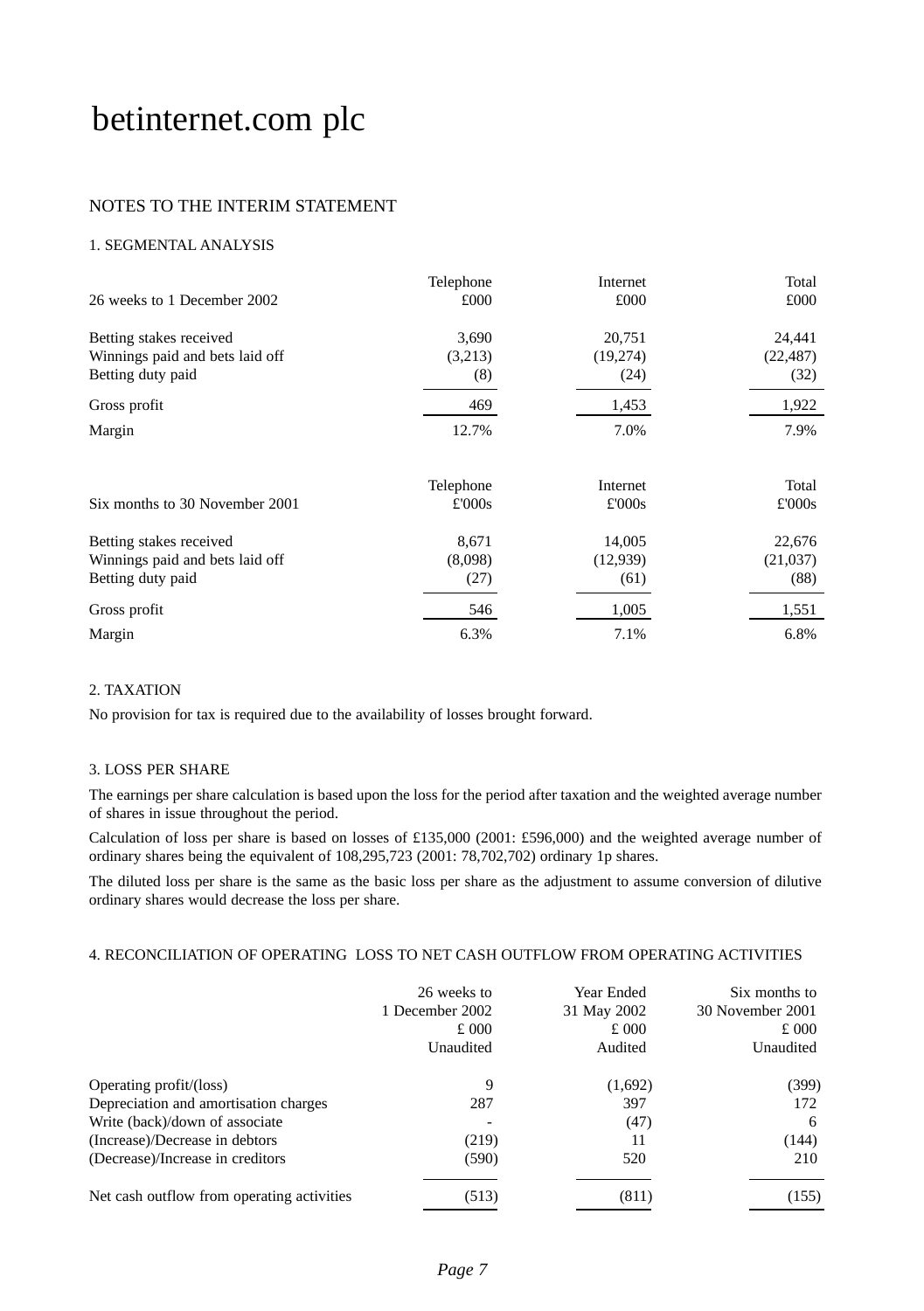## NOTES TO THE INTERIM STATEMENT

### 5. ANALYSIS OF CASH FLOWS FOR HEADINGS NETTED IN THE CASH FLOW STATEMENT

|                                                 | 26 weeks to<br>1 December 2002<br>£000<br>Unaudited | Year Ended<br>31 May 2002<br>£ 000<br>Audited | Six months to<br>30 November 2001<br>£ 000<br>Unaudited |
|-------------------------------------------------|-----------------------------------------------------|-----------------------------------------------|---------------------------------------------------------|
| Returns on investments and servicing of finance |                                                     |                                               |                                                         |
| Interest received                               | 4                                                   | 18                                            | 9                                                       |
| Interest paid                                   |                                                     | (3)                                           | (163)                                                   |
|                                                 | $\overline{4}$                                      | 15                                            | (154)                                                   |
| Capital expenditure and financial investment    |                                                     |                                               |                                                         |
| Payments to acquire tangible fixed assets       | (80)                                                | (409)                                         | (77)                                                    |
| Payments on development expenditure             | (47)                                                | (362)                                         | (210)                                                   |
|                                                 | (127)                                               | (771)                                         | (287)                                                   |
| <b>Financing</b>                                |                                                     |                                               |                                                         |
| Issue of shares including share premium         | 797                                                 | 2,126                                         |                                                         |
| Movement in borrowings                          | (350)                                               | 350                                           | 521                                                     |
|                                                 | 447                                                 | 2,476                                         | 521                                                     |
| <b>6. ANALYSIS OF NET FUNDS</b>                 |                                                     |                                               |                                                         |
|                                                 | At 1 June 2002                                      | Cash Flow                                     | At 1 December 2002                                      |
|                                                 | £000                                                | £000                                          | £000                                                    |
| Cash in hand and at bank                        | 1,851                                               | (206)                                         | 1,645                                                   |
| Bank overdraft                                  | (17)                                                | 17                                            |                                                         |
| Other loans                                     | (350)                                               | 350                                           |                                                         |
|                                                 | 1,484                                               | 161                                           | 1,645                                                   |

#### 7. POST BALANCE SHEET EVENT

On 10 December 2002, under the terms of a subscription and shareholders' agreement dated 10 December 2001, a final tranche of 8,000,000 new ordinary 1p shares was issued for a total consideration of £800,000. In addition, 2,000,000 warrants were issued to subscribe for one ordinary share at 12p per share.

### 8. BASIS OF PREPARATION OF THE FINANCIAL STATEMENTS

These interim financial statements have been prepared on the basis of the accounting policies set out in the Group's statutory accounts for the year ended 31 May 2002. The interim statements are unaudited, but have been reviewed by the Auditors and their report is set out on page 9.